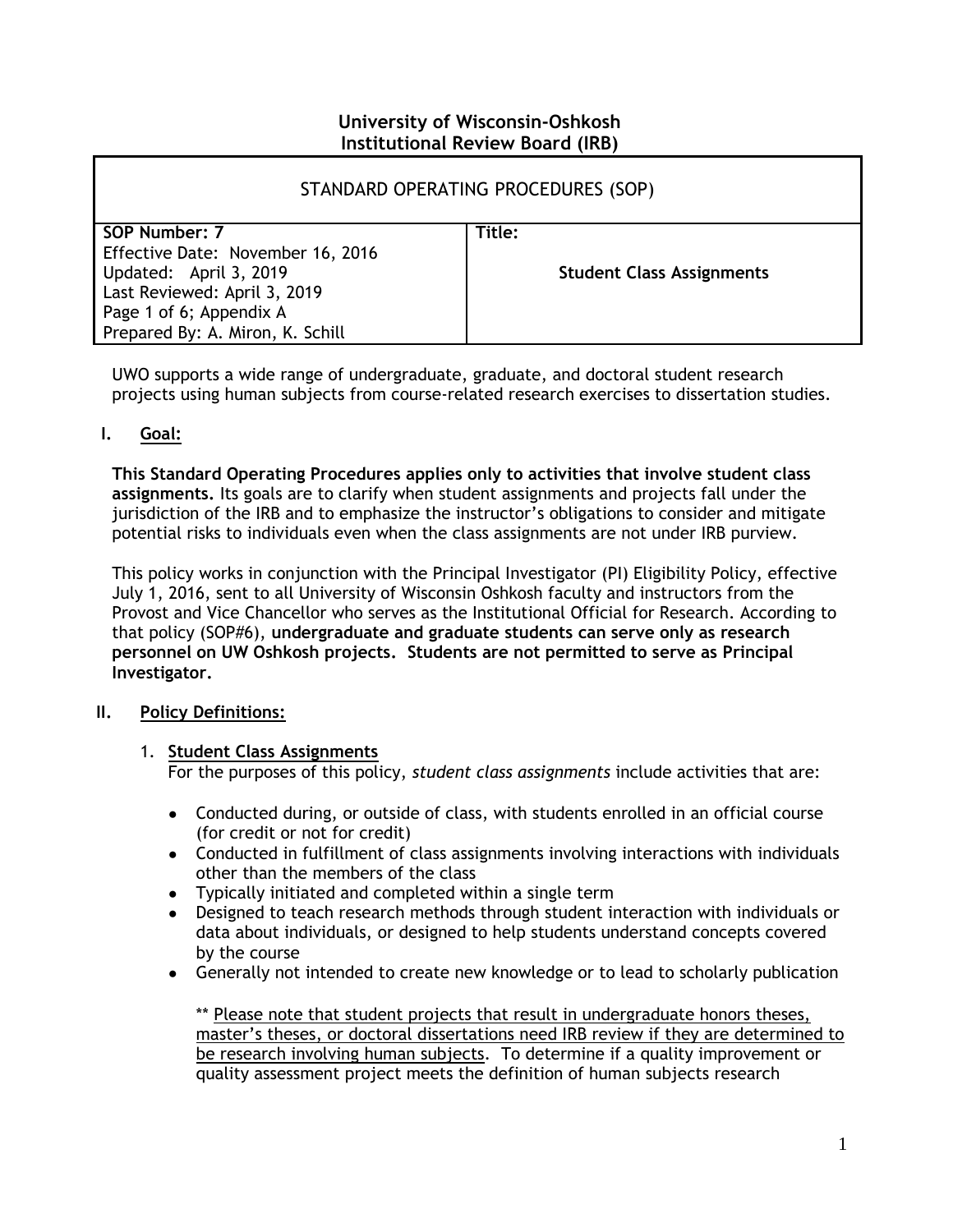requiring IRB oversight, please complete a [Determination of Human Subjects](https://uwosh.edu/sponsoredprograms/irb/forms/)  [Research Form.](https://uwosh.edu/sponsoredprograms/irb/forms/)

# 2. **Research**

The definition of research as defined by the Department of Health and Human Services (DHHS) regulations: "Research means a *systematic investigation*, including research development, testing and evaluation, designed to develop or contribute to *generalizable knowledge*." [45 CFR 46.102 \(d\)](http://www.hhs.gov/ohrp/regulations-and-policy/regulations/45-cfr-46/index.html#46.102)

To be considered a "systematic investigation", the concept of a research project must meet all of the following:

- Attempt to answer research questions.
- Is methodologically driven, that is, it collects data or information in an organized and consistent way.
- The data or information are analyzed in some way, be it quantitative or qualitative data.
- Conclusions are drawn from the results.

"Generalizable Knowledge" would include one or more of the following concepts:

- The knowledge contributes to a theoretical framework of an established body of knowledge.
- The primary beneficiaries of the research are other researchers, scholars and practitioners in the field of study.
- Publication, presentation or other distribution of the results is intended to inform the field of study.
- The results are expected to be generalized to a larger population beyond the site of data collection or population studied.
- The results are intended to be replicated in other settings.

## **III. When do student class assignments NOT require IRB review?**

Student class assignments, as a general rule, are not systematic data collection efforts intended to develop or contribute to generalizable knowledge and, thus, do not meet the federal regulatory definition of research in most cases. Therefore, most student class assignments do not require IRB review or oversight. See Appendix A: Classroom Research Project Checklist for Exclusion from IRB Review.

IRB review is not required for research projects conducted *solely* to fulfill course requirements and the results of the classroom assignment are *only* used and shared as follows:

- In the classroom, department, or a local UWO setting, designed to exhibit coursework or to continue the learning process related to presentations; and/or,
- If the project involves gathering data from or about a company, agency, or organization, and the data/results are shared only with the company, agency, or organization for internal purposes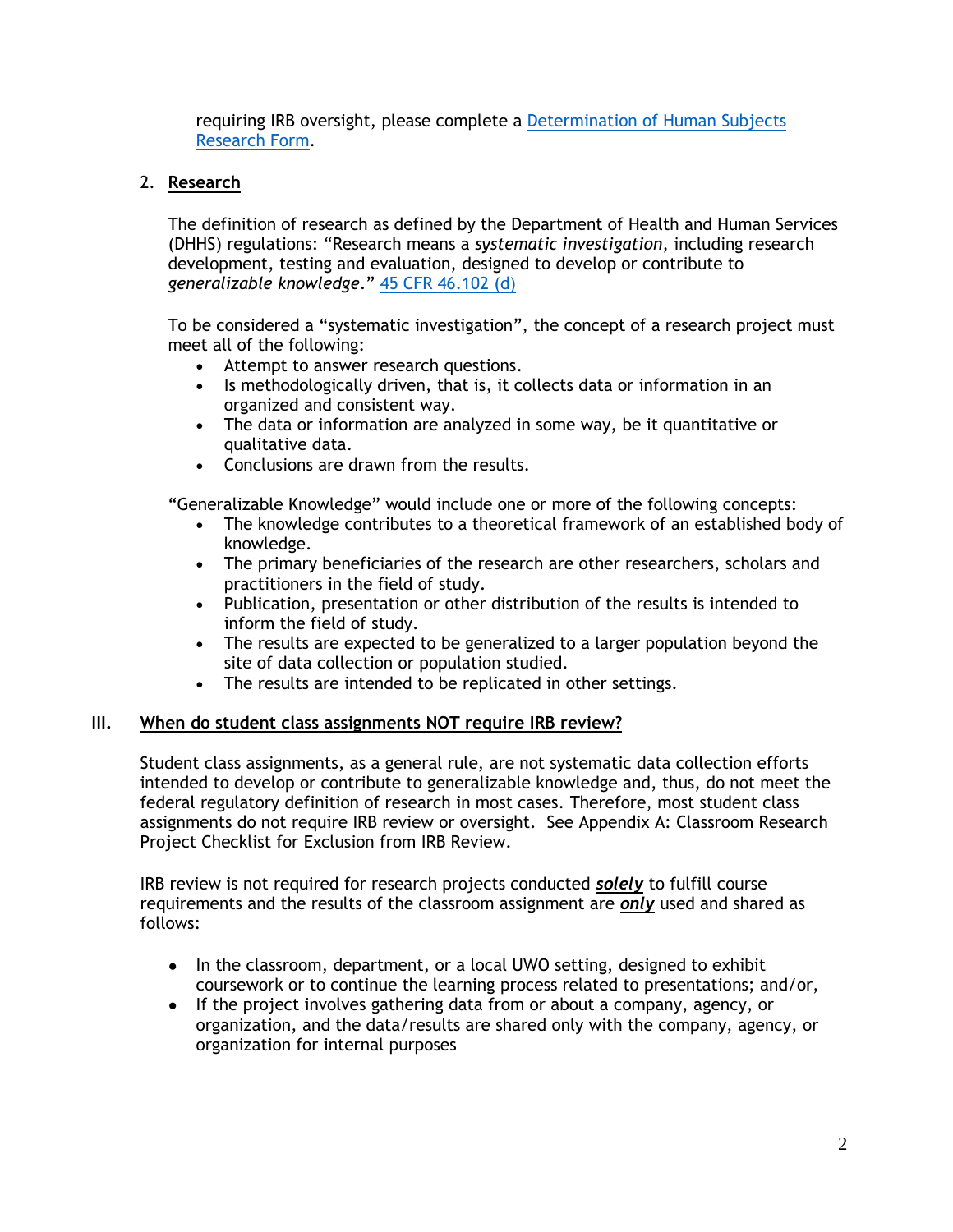*However, if* **data will be shared** *beyond* **the circumstances described above then the project must receive IRB approval prior to initiation.** (e.g., Publication,

presentation, or other distribution of the results intended to inform the field of study). If the results are expected to be generalized to a larger population beyond the site of data collection, population studied, or intended to be replicated in other settings, then IRB approval is required.

**EXAMPLE 1: Does this type of project need IRB review?** Class Projects or Practica that involve direct interaction with human subjects (e.g., in person, via mail, email, web surveys, or telephone), but where the purpose is training, an educational exercise or professional development, and not research. The project or practicum is not "research" even if students ask people questions as part of learning how to conduct interviews or surveys, take oral histories, administer assessments, or perform "inhouse" evaluations as requested by the practicum site. **No IRB action required (neither approval nor determination of human research status) but a** [Determination](https://uwosh.edu/sponsoredprograms/irb/forms/)  [of Human Subjects Research](https://uwosh.edu/sponsoredprograms/irb/forms/) **may be requested from the IRB if an instructor or student is unsure, or if documentation is required by gatekeepers (e.g., schools, businesses, or agency) for access to participants.** 

**EXAMPLE 2: Is IRB approval required in order for students to present at Celebration of Scholarship?** It depends. If the project meets the federal definition of research (see Section II.2. Research), then IRB approval is required in order for the students to present at Celebration of Scholarship. Undergraduate honors theses, master's theses, or doctoral theses all require IRB review and approval for human subjects research. If the class project is conducted solely to fulfill course requirements and the results are presented in a local UWO setting only (e.g., Celebration of Scholarship) as a display of coursework and to enhance the student's learning experience, then IRB approval is not required. The course instructor is responsible for the ethical review and oversight of all projects considered non-research. A [Determination of Human Subjects Research Form](https://uwosh.edu/sponsoredprograms/irb/forms/) may be submitted to the IRB office if documentation of a determination from the IRB is requested in order to present results at Celebration of Scholarship.

### **IV. When do student class assignments require IRB review?**

**IRB approval is required when a project meets the federal definition of human subjects research [45 CFR 46.102.](http://www.hhs.gov/ohrp/regulations-and-policy/regulations/45-cfr-46/#46.102)**

**A human subject is a living individual about whom an investigator is conducting research:** (1) Researcher obtains information or biospecimens through intervention or interaction with the individual, and uses, studies, or analyzes the information or biospecimens; or (2) Researcher obtains, uses, studies, analyzes, or generates identifiable private information or identifiable biospecimens (See SOP #1 for definitions of these terms).

Student class assignments that are intended to collect information systematically with the intent to develop or contribute to generalizable knowledge meet the federal regulatory definition of "research." These class assignments fall under the jurisdiction of the IRB and require IRB application, approval and oversight. Instructors wishing to use such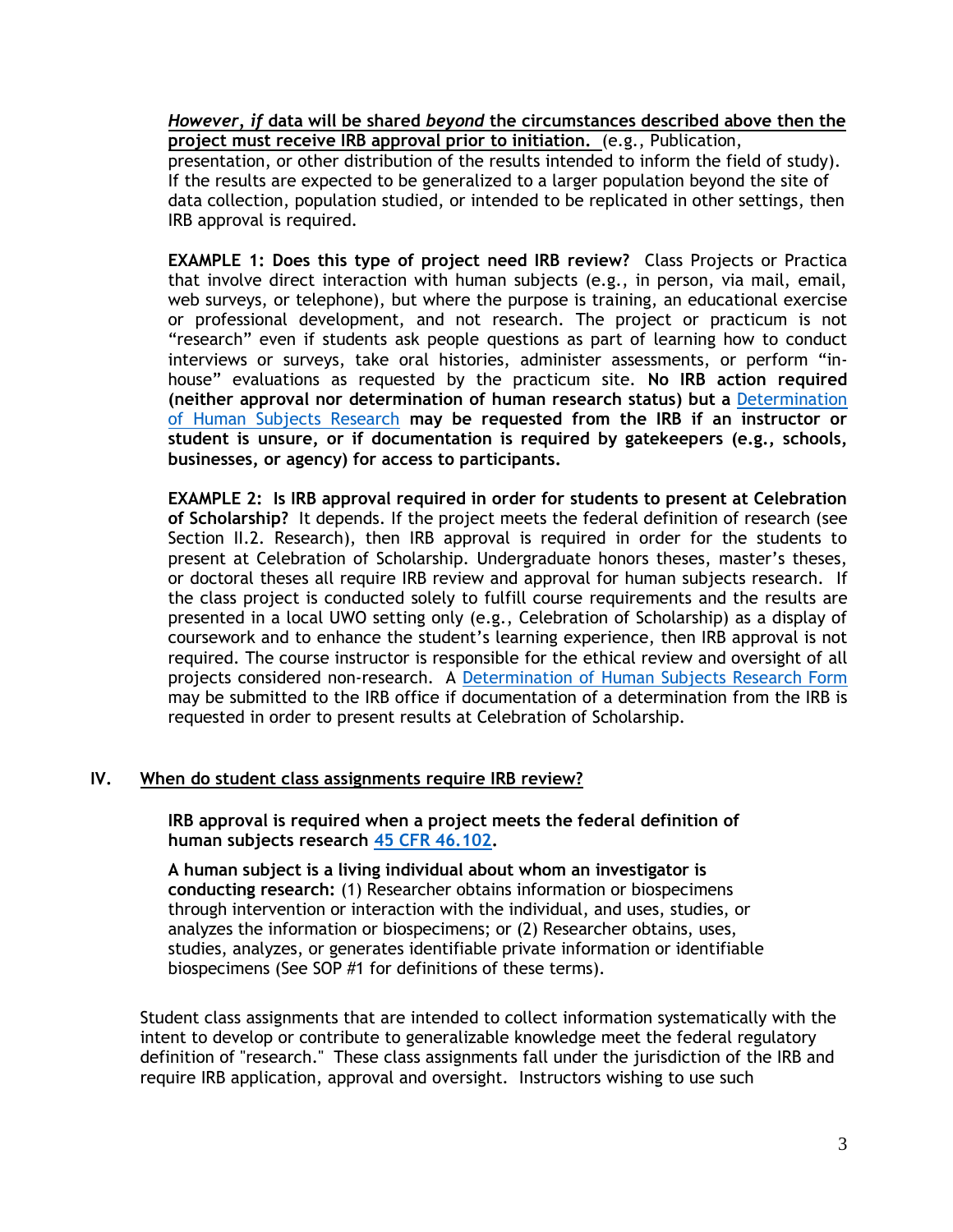assignments for research purposes must apply to the IRB and obtain approval of these assignments before they begin.

### **EXAMPLE 1: Does the Instructor submit a single IRB application or does each student need to submit individual IRB applications for class assignments?**

If students within a course are all following the same research protocol, a single IRB [Application](https://uwosh.edu/sponsoredprograms/irb/forms/) Form may be submitted by the Instructor. For students within a course conducting individual research projects that will have varying research questions and methods, a single [IRB Course Umbrella Protocol](https://uwosh.edu/sponsoredprograms/irb/forms/) Form may be submitted by the Instructor. The course umbrella protocol form must include a course protocol checklist for each individual student project along with requested appendices for each individual project. Projects covered under a course umbrella protocol must meet the following criteria outlined in the course protocol checklist:

- be no more than minimal risk and fall under an Exempt or Expedited category of human subjects research (See SOP # [2: IRB Application and Review Process\)](https://uwosh.edu/sponsoredprograms/irb/sops/)
- not involve any protected or vulnerable populations
- not involve deception
- not ask questions which are sensitive in nature

The Instructor or the IRB may request that a student research project that does not meet the required criteria on the checklist, submit a standard [IRB Protocol Application](http://www.uwosh.edu/grants/forms) for the IRB to review. The class instructor and the students must complete human subjects research ethics training through [CITI Program](https://www.citiprogram.org/) prior to conducting research with human subjects.

**EXAMPLE 2: Do independent research projects (e.g., thesis, honor projects, independent studies) require IRB review?** Independent research projects conducted by students that collect data through interaction or intervention with living people or access identifiable private information fall under the jurisdiction of the IRB. A standard IRB Application to the IRB for these student research projects must be submitted by a faculty member who will mentor the student and serve as the Principal Investigator.

**EXAMPLE 3: Does data collected for class assignments require IRB review, if the instructor or student decides after the project is completed that they would like to use the data for research purposes?** Class assignments may become regulated human subjects research if the faculty member or the students change their plans to use the data during the data collection or after the data have been collected. For example, if a student decides after the completion of a class project or practicum activity to pursue additional activities with data containing direct or indirect identifiers for research purposes, then an IRB Existing Data Application would need to be submitted for permission to use the data collected for research purposes.

**EXAMPLE 4: Does a class project involving educational experience and research require IRB review?** Class Projects or Practica that involve direct interaction or secondary analyses of private identifiable data that are undertaken as both an educational experience and as research (e.g., the research design follows a systematic design and results of these activities will be disseminated outside of the classroom to contribute to generalizable knowledge and inform the field of study) require IRB review.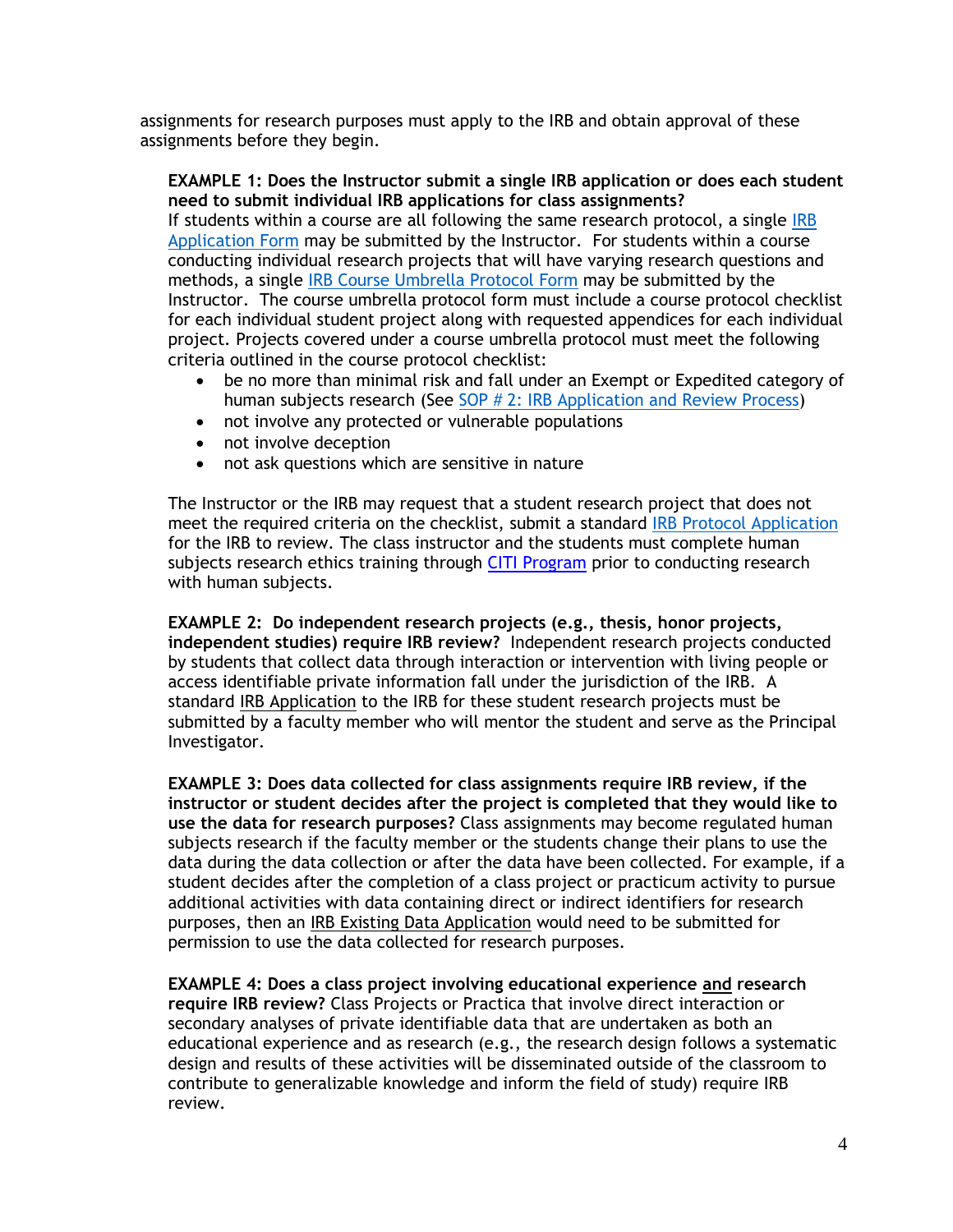**EXAMPLE 5: Is IRB approval required in order for students to present projects involving human subjects at Posters on Rotunda, NCUR conference, or publish in Oshkosh Scholar?** IRB review and approval is required for these scenarios when working with human subjects since the presentation or distribution of the results are intended to inform the field of study and are expected to be generalized to a larger population beyond the site of data collection or population studied. Students should note their IRB approval when presenting outside of UWO or publishing human subjects data.

### **V. Instructor Responsibility**

Even when a class assignment is "non-research" and, thus, not under the jurisdiction of the IRB, faculty members have an obligation to ensure that students understand their ethical obligations in carrying out their assignments. Instructors should provide guidance to students collecting information so as to minimize any unwitting or unintentional risk to other students or to individuals, especially if students will interact with or collect private information about vulnerable individuals or protected populations. These risks may include: physical harm, or potential psychological, social, economic, or legal harm, especially when data is collected about sexual activity, use of alcohol or illegal drugs, or involvement in illegal activities. Such risks can be exacerbated when the individuals outside the classroom are minors, pregnant women, prisoners, or people who are otherwise vulnerable, such as cognitively impaired persons or others with diminished consent capacity.

The class instructor is responsible for ensuring that appropriate administrative permission is obtained to conduct class assignments at off-site locations (e.g., interviewing employees at a company or distributing a survey to students in a local school).

#### *Even if the project stays within the class and IRB review is not required, the instructor of the class should be aware of the types of questions being asked and all ethical principles regarding teaching and their discipline should be followed in addition to the ethical standards regarding privacy and confidentiality.*

Faculty members may use a number of ways to educate students and encourage responsible interactions with others, including:

- Reviewing students' plans for classroom or group projects and suggesting improvements in design and protections for confidentiality. The IRB application forms, consent templates, reviewer checklists, etc. may be used internally for the class instructor or department to conduct an ethical review.
- Requiring students take the CITI training tutorial on human subject protection before collecting information from others;

Please see <https://uwosh.edu/sponsoredprograms/irb/training/> for CITI Program training requirements and instructions.

- Explaining ways in which students should be attentive to the welfare of individuals and avoid the following:
	- o Vulnerable populations, such as minor children, prisoners, cognitively impaired individuals, or those without capacity to provide consent.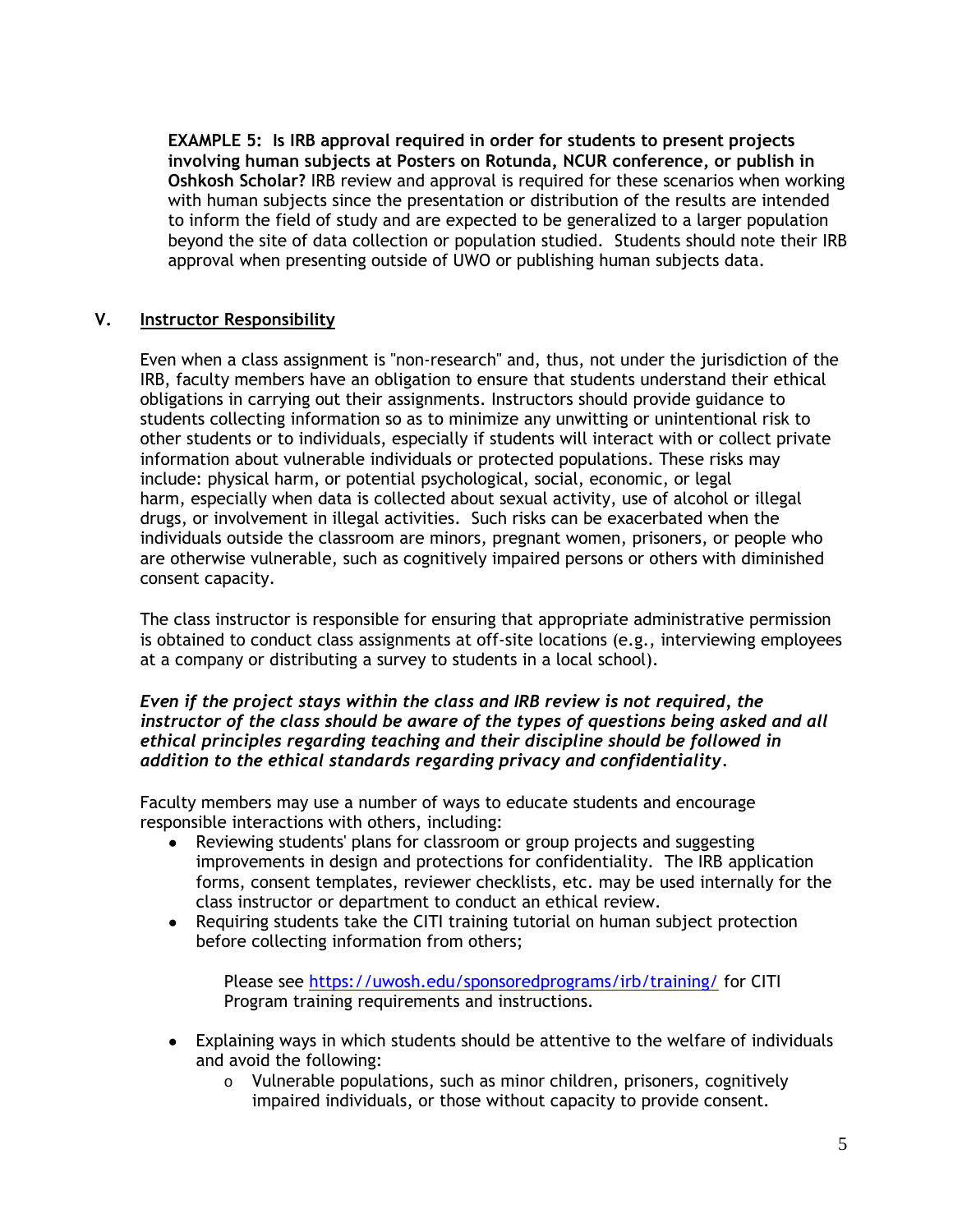- o Any possibility of physical harm to the student or other individuals
- o Asking sensitive questions including topics related to sexual activity, victimization, use of alcohol or illegal drugs, or involvement in illegal activity
- Requiring printed instructions/information on questionnaires that explain the use of the data for coursework and include the name and contact number of the instructor
- Requiring, whenever possible, anonymous data collection so that the data are not linked to individuals
- Requiring that information identifying individuals be kept separately from the information collected from those individuals
- Requiring destruction of non-research data at the end of the course or within a short time afterward
- Instructing students about the privacy and security vulnerabilities associated with networked computers and technology devices

### **References**

- [http://research-compliance.umich.edu/human-subjects/human-research-protection](http://research-compliance.umich.edu/human-subjects/human-research-protection-program-hrpp/hrpp-policies/class-assignments-irb-approval)[program-hrpp/hrpp-policies/class-assignments-irb-approval](http://research-compliance.umich.edu/human-subjects/human-research-protection-program-hrpp/hrpp-policies/class-assignments-irb-approval)
- [http://orip.syr.edu/human-research/policy-for-student-projects/policy-for-student](http://orip.syr.edu/human-research/policy-for-student-projects/policy-for-student-projects.html)[projects.html](http://orip.syr.edu/human-research/policy-for-student-projects/policy-for-student-projects.html)
- [http://www.uab.edu/research/administration/offices/IRB/Documents/IRB%20Guidance%20](http://www.uab.edu/research/administration/offices/IRB/Documents/IRB%20Guidance%20for%20Student%20Research%20and%20Class%20Projects.pdf) [for%20Student%20Research%20and%20Class%20Projects.pdf](http://www.uab.edu/research/administration/offices/IRB/Documents/IRB%20Guidance%20for%20Student%20Research%20and%20Class%20Projects.pdf)
- <https://vpr.tamu.edu/compliance/rcc/irb/irb-guidance/classroom-guidance-and-checklist>
- [https//hrpp.msu.edu/definitions-generalizable-knowledge](https://hrpp.msu.edu/definitions-generalizable-knowledge)